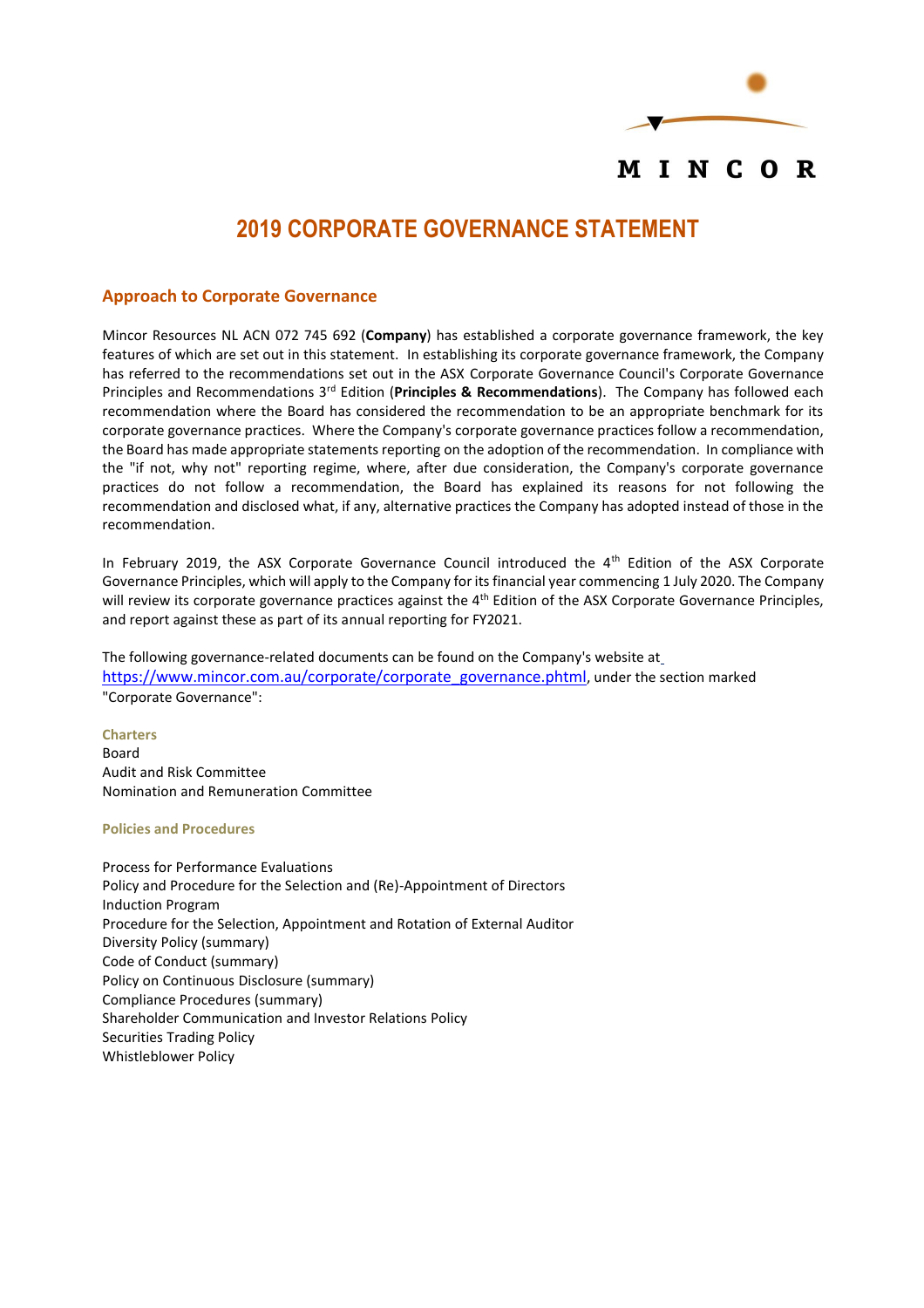#### **Disclosure – Principles and Recommendations**

The Company reports below on whether it has followed each of the Principles and Recommendations during the 2019 financial year and to the date of this statement (**Reporting Period**). The information in this statement is current at 8 October 2019.

| <b>Principle</b>                                                                                                                                                                                    |                                                                                                                                                                                                                                                                                                                                                                        | <b>Disclosure</b>                                                                                                                                                                                                                                                                                                                                                                                                                                                                                                                                                             |
|-----------------------------------------------------------------------------------------------------------------------------------------------------------------------------------------------------|------------------------------------------------------------------------------------------------------------------------------------------------------------------------------------------------------------------------------------------------------------------------------------------------------------------------------------------------------------------------|-------------------------------------------------------------------------------------------------------------------------------------------------------------------------------------------------------------------------------------------------------------------------------------------------------------------------------------------------------------------------------------------------------------------------------------------------------------------------------------------------------------------------------------------------------------------------------|
| 1.                                                                                                                                                                                                  | Lay solid foundations for management and oversight                                                                                                                                                                                                                                                                                                                     |                                                                                                                                                                                                                                                                                                                                                                                                                                                                                                                                                                               |
| <b>Recommendation 1.1</b>                                                                                                                                                                           |                                                                                                                                                                                                                                                                                                                                                                        |                                                                                                                                                                                                                                                                                                                                                                                                                                                                                                                                                                               |
| a)<br>b)                                                                                                                                                                                            | A listed entity should disclose:<br>the respective roles and responsibilities of its board and<br>management; and<br>those matters expressly reserved to the board and those<br>delegated to management.                                                                                                                                                               | The Company has established the respective roles and responsibilities of its Board and management, and those matters expressly<br>reserved to the Board and those delegated to management and has documented this in its Board Charter.                                                                                                                                                                                                                                                                                                                                       |
| a)<br>b)                                                                                                                                                                                            | <b>Recommendation 1.2</b><br>A listed entity should:<br>undertake appropriate checks before appointing a person, or<br>putting forward to security holders a candidate for election, as<br>a Director; and<br>provide security holders with all material information in its<br>possession relevant to a decision on whether or not to elect or<br>re-elect a Director. | The Company undertakes appropriate good fame and character checks before appointing a person, or putting forward to<br>shareholders a candidate for election as a Director and provides shareholders with all material information in its possession<br>relevant to a decision on whether or not to elect or re-elect a Director.<br>The checks which are undertaken, and the information provided to shareholders are set out in the Company's Policy and Procedure<br>for the Selection and (Re) Appointment of Directors.                                                  |
| <b>Recommendation 1.3</b><br>A listed entity should have a written agreement with each Director<br>and senior executive setting out the terms of their appointment.                                 |                                                                                                                                                                                                                                                                                                                                                                        | The Company has a written agreement with each Director and senior executive setting out the terms of their appointment. The<br>material terms of any employment, service or consultancy agreement the Company, or any of its child entities, has entered into with<br>its Managing Director, any of its Directors, and any other person or entity who is related party of the Managing Director or any of<br>its Directors has been disclosed in accordance with ASX Listing Rule 3.16.4 (taking into consideration the exclusions from disclosure<br>outlined in that rule). |
| Recommendation 1.4<br>The Company Secretary of a listed entity should be accountable<br>directly to the board, through the chair, on all matters to do with the<br>proper functioning of the board. |                                                                                                                                                                                                                                                                                                                                                                        | The Company Secretary is accountable directly to the Board, through the Chair, on all matters to do with the proper functioning of<br>the Board as outlined in the Company's Board Charter.                                                                                                                                                                                                                                                                                                                                                                                   |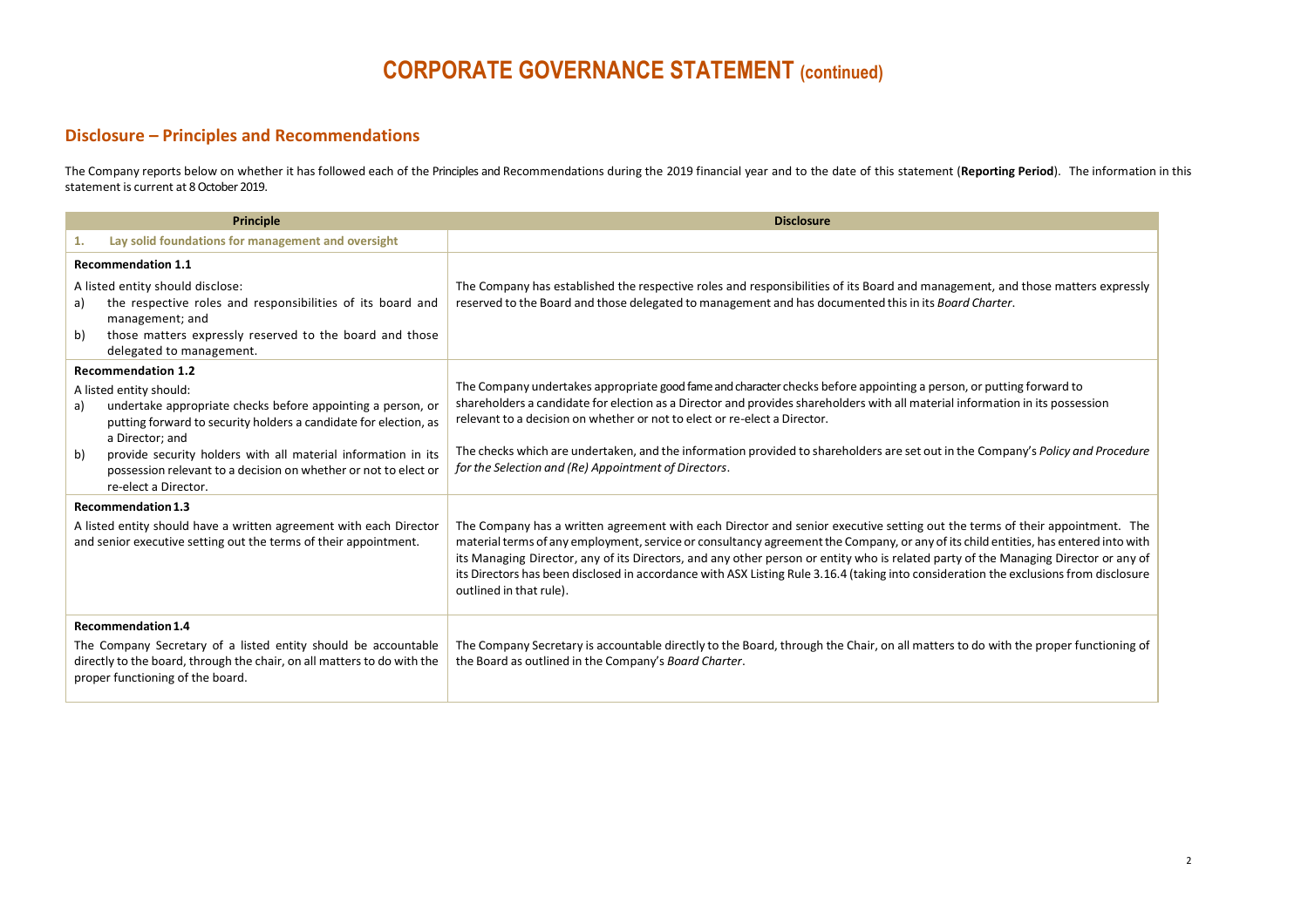| . . |  |
|-----|--|

A listed entity should:

- a) have a diversity policy which includes requirement for the board or a relevant committee of the board to set measurable objectives for achieving gender diversity and to assess annually both the objectives and the entity's progress in achieving them;
- b) disclose that policy or a summary of it; and<br>c) disclose as at the end of each reporting per
- disclose as at the end of each reporting period the measurable objectives for achieving gender diversity set by the board or a relevant committee of the board in accordance with the entity's diversity policy and its progress towards achieving them, and either;
	- i. the respective proportions of men and women on the board, in senior executive positions and across the whole organisation (including how the entity has defined 'senior executive' for these purposes); or
	- ii. if the entity is a 'relevant employer' under the Workplace Gender Equality Act, the entity's most recent 'Gender Equality Indicator's', as defined in and published under that Act.

The Company has a Diversity Policy, which includes requirements for the Nomination and Remuneration Committee to set measurable objectivesfor achieving gender diversity and to assess annually both the objectives and the Company's progressin achieving them.

The following measurable objectives for achieving gender diversity were set by the Nomination and Remuneration Committee in accordance with the Diversity Policy for the period covered by this report. The Company's progress towards achieving each measurable objective is also set out below.

|    | <b>Measurable Objective</b>                                                                                                                                                                                                                                   | <b>Outcome</b>                                                                                                                                                                                                                                                                                                      |
|----|---------------------------------------------------------------------------------------------------------------------------------------------------------------------------------------------------------------------------------------------------------------|---------------------------------------------------------------------------------------------------------------------------------------------------------------------------------------------------------------------------------------------------------------------------------------------------------------------|
| 1. | Complete a thorough gender remuneration gap analysis<br>each year to ensure no gender bias exists at any level of<br>the organisation.                                                                                                                        | Achieved.                                                                                                                                                                                                                                                                                                           |
|    | 2. Approach all recruitment and selection with equality<br>that ensures no bias towards either male or female<br>candidates (through job ads, briefings to recruitment<br>agents, selection criteria based on experience,<br>applicants considered on merit). | Achieved.                                                                                                                                                                                                                                                                                                           |
| 3. | Approach all promotions with equality that ensures no<br>bias towards male or female candidates (i.e. best person<br>for the role).                                                                                                                           | Achieved.                                                                                                                                                                                                                                                                                                           |
| 4. | Approach all training and career development<br>opportunities with equality to ensure no bias towards<br>any staff member(s).                                                                                                                                 | Achieved.                                                                                                                                                                                                                                                                                                           |
| 5. | Offer flexible working arrangements for parents of young<br>children, provided the arrangement is acceptable to<br>both the employee and the Company.                                                                                                         | Achieved. Arrangements were reviewed as part of the annual<br>performance and remuneration review process.                                                                                                                                                                                                          |
| 6. | Review and compare Mincor's gender composition<br>profile compared to industry benchmarks and consider<br>whether any benchmark shortfall might suggest bias in<br>recruitment.                                                                               | Not applicable.<br>No significant recruitment was undertaken during the reporting<br>period and employee numbers remain low. This position will be<br>reviewed should a decision be taken to move into project<br>development. It is noted that Mincor's female participation rate is<br>42% of the total workforce |

At the end of the Reporting Period, the respective proportions women on the Board, in senior executive positions and across the whole organisation were:

Board and Company Secretary: 40%

Senior Executive (comprising the Company's Key Management Personnel as defined in the 2019 Annual Report): 33%; Whole Organisation (including Board and Key Management Personnel): 42%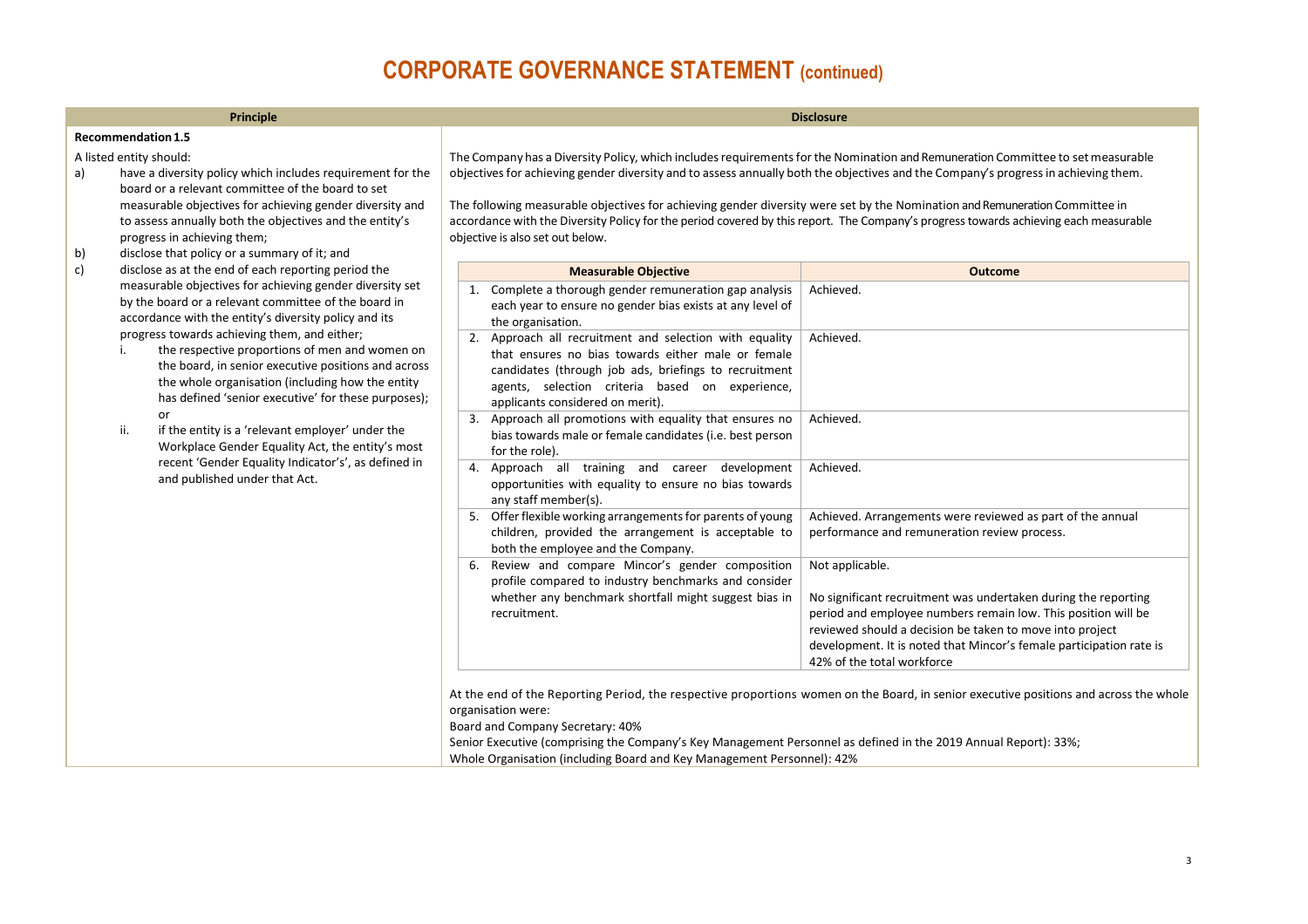| <b>Principle</b>                              |                                                                                                                                                                                                                                                                                                                                                                                                                                                                                                          | <b>Disclosure</b>                                                                                                                                                                                                                                                                                                                                                                                                                                                                                                                                                                                                                                                                                                                                                                     |
|-----------------------------------------------|----------------------------------------------------------------------------------------------------------------------------------------------------------------------------------------------------------------------------------------------------------------------------------------------------------------------------------------------------------------------------------------------------------------------------------------------------------------------------------------------------------|---------------------------------------------------------------------------------------------------------------------------------------------------------------------------------------------------------------------------------------------------------------------------------------------------------------------------------------------------------------------------------------------------------------------------------------------------------------------------------------------------------------------------------------------------------------------------------------------------------------------------------------------------------------------------------------------------------------------------------------------------------------------------------------|
| Recommendation 1.6                            |                                                                                                                                                                                                                                                                                                                                                                                                                                                                                                          |                                                                                                                                                                                                                                                                                                                                                                                                                                                                                                                                                                                                                                                                                                                                                                                       |
| a)<br>b)                                      | A listed entity should:<br>have and disclose a process for periodically evaluating the<br>performance of the board, its committees and individual<br>Directors; and<br>disclose, in relation to each reporting period, whether a<br>performance evaluation was undertaken in the reporting<br>period in accordance with that process.                                                                                                                                                                    | The Chair is responsible for evaluation of the Board and, when deemed appropriate, Board committees and individual Directors in<br>accordance with the Process for Performance Evaluations.<br>During the Reporting Period an evaluation of the Board, its committees, and individual Directors took place in accordance with the process<br>disclosed.                                                                                                                                                                                                                                                                                                                                                                                                                               |
|                                               | Recommendation 1.7                                                                                                                                                                                                                                                                                                                                                                                                                                                                                       |                                                                                                                                                                                                                                                                                                                                                                                                                                                                                                                                                                                                                                                                                                                                                                                       |
| a)<br>b)                                      | A listed entity should:<br>have and disclose a process for periodically evaluating the<br>performance of its senior executives; and<br>disclose, in relation to each reporting period, whether a<br>performance valuation was undertaken in the reporting<br>period in accordance with that process.                                                                                                                                                                                                     | The Managing Director is responsible for evaluating the performance of senior executives in accordance with the process disclosed in the<br>Company's Process for Performance Evaluations.<br>The Chair, in consultation with the Nomination and Remuneration Committee, is responsible for evaluating the performance of the Managing<br>Director. During the Reporting Period an evaluation of the Managing Director and senior executives took place in accordance with the process<br>disclosed.                                                                                                                                                                                                                                                                                  |
| <b>Structure the Board to add value</b><br>2. |                                                                                                                                                                                                                                                                                                                                                                                                                                                                                                          |                                                                                                                                                                                                                                                                                                                                                                                                                                                                                                                                                                                                                                                                                                                                                                                       |
|                                               | <b>Recommendation 2.1</b>                                                                                                                                                                                                                                                                                                                                                                                                                                                                                |                                                                                                                                                                                                                                                                                                                                                                                                                                                                                                                                                                                                                                                                                                                                                                                       |
| a)                                            | The board of a listed entity should:<br>have a nomination committee which:<br>1) has at least three members, a majority of whom are<br>independent Directors; and<br>2) is chaired by an independent Director,<br>and disclose:<br>3) the charter of the committee;<br>the members of the committee; and<br>4)<br>as at the end of each reporting period, the number of<br>5)<br>times the committee met throughout the period and<br>the individual attendances of the members at those<br>meetings; or | The Board has established a Nomination and Remuneration Committee, membership of which currently comprises Michael Bohm (Chair),<br>Brett Lambert and Liza Carpene, all of whom are independent non-executive Directors. The Nomination and Remuneration Committee was<br>structured in accordance with Recommendation 2.1 for the Reporting Period.<br>Details of Director attendance at Nomination and Remuneration Committee meetings during the Reporting Period are set out in a table in the<br>Directors' Report on page 29 of the Company's 2019 Annual Report.<br>The Board has adopted a Nomination and Remuneration Committee Charter which describes the role, composition, functions and<br>responsibilities of the Committee and is disclosed on the Company's website. |
| b)                                            | if it does not have a nomination committee, disclose that<br>fact and the processes it employs to address board<br>succession issues and to ensure that the board has the<br>appropriate balance of skills, knowledge, experience,<br>independence and diversity to enable it to discharge its<br>duties and responsibilities effectively.                                                                                                                                                               |                                                                                                                                                                                                                                                                                                                                                                                                                                                                                                                                                                                                                                                                                                                                                                                       |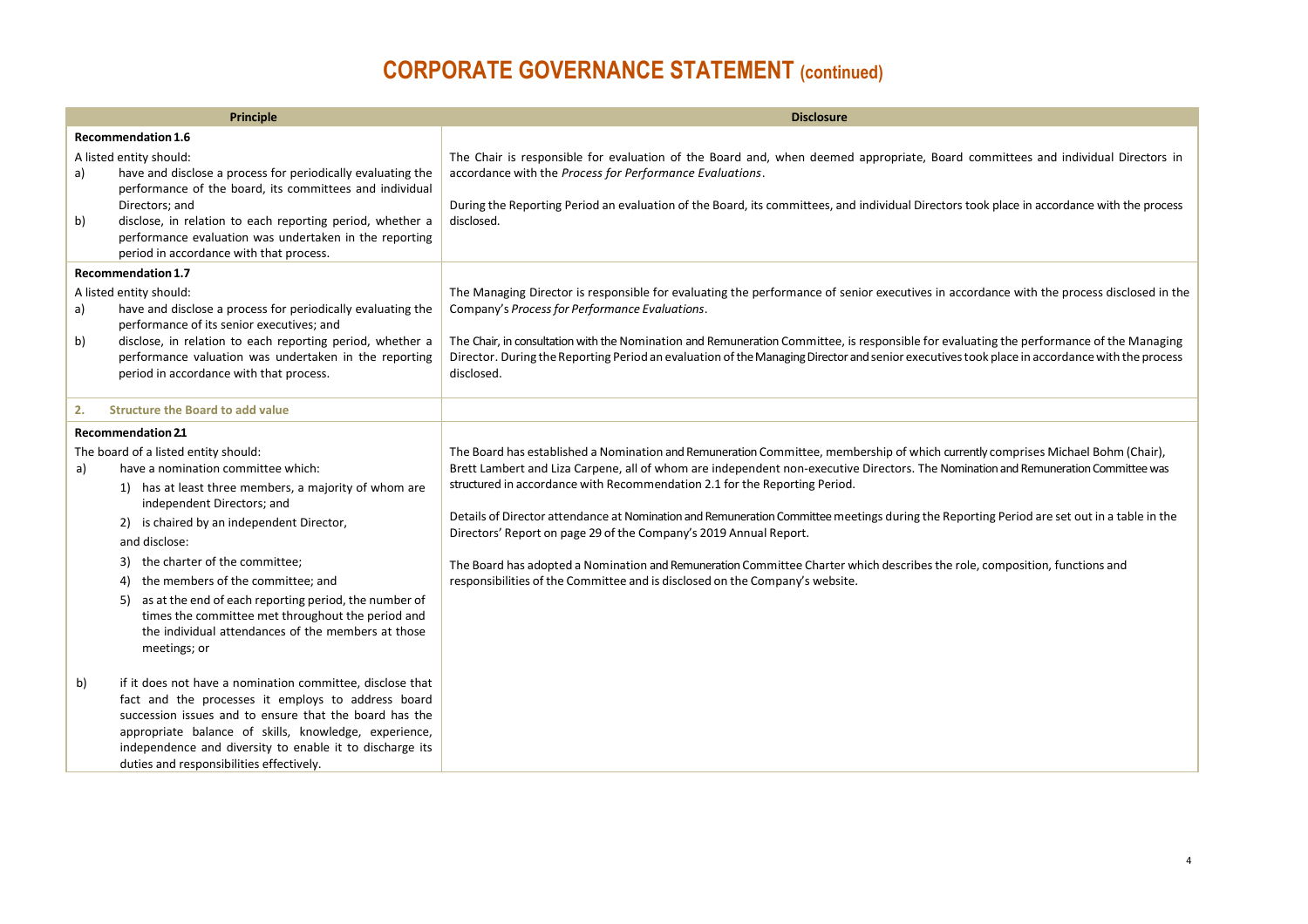| <b>Principle</b>                                                                                                                                                                                                                                                                                                                                                                                                                                                                                                                                                                 | <b>Disclosure</b>                                                                                                                                                                                                                                                                                                                                                                                                                                                                                                                                                                                                                                                                                                                                                                                                                                                                                                                                                                                                                                                                                                                                                                                                                                                                                                                                                                        |
|----------------------------------------------------------------------------------------------------------------------------------------------------------------------------------------------------------------------------------------------------------------------------------------------------------------------------------------------------------------------------------------------------------------------------------------------------------------------------------------------------------------------------------------------------------------------------------|------------------------------------------------------------------------------------------------------------------------------------------------------------------------------------------------------------------------------------------------------------------------------------------------------------------------------------------------------------------------------------------------------------------------------------------------------------------------------------------------------------------------------------------------------------------------------------------------------------------------------------------------------------------------------------------------------------------------------------------------------------------------------------------------------------------------------------------------------------------------------------------------------------------------------------------------------------------------------------------------------------------------------------------------------------------------------------------------------------------------------------------------------------------------------------------------------------------------------------------------------------------------------------------------------------------------------------------------------------------------------------------|
| <b>Recommendation 2.2</b><br>A listed entity should have and disclose a board skills matrix<br>setting out the mix of skills and diversity that the board currently<br>has or is looking to achieve in its membership.                                                                                                                                                                                                                                                                                                                                                           | The Board utilises a skills matrix, which identifies the skills that should be held collectively by the Board as a whole. The current<br>Board reviewed and updated the Company's skills matrix during the Reporting Period. The mix of key skills and diversity that the<br>Board has identified to currently be in its membership are corporate leadership, strategy, financial literacy, industry experience,<br>technical qualifications and environmental, social and governance skills.                                                                                                                                                                                                                                                                                                                                                                                                                                                                                                                                                                                                                                                                                                                                                                                                                                                                                            |
| <b>Recommendation 2.3</b><br>A listed entity should disclose:<br>the names of the Directors considered by the board to be<br>a)<br>independent Directors;<br>if a Director has an interest, position, association or<br>b)<br>relationship of the type described in Box 2.3 but the board<br>is of the opinion that it does not compromise the<br>independence of the director, the nature of the interest,<br>position, association or relationship in question and an<br>explanation of why the board is of that opinion; and<br>the length of service of each Director.<br>C) | The Board considers the independence of Directors having regard to the relationships listed in Box 2.3 of the Principles & Recommendations.<br>The independent Directors of the Company are Brett Lambert, Michael Bohm, and Liza Carpene. The length of service of each Director is set<br>out in the Directors' Report on page25 of the Company's 2019 Annual Report.<br>Mr Southam is not considered independent as he is engaged in an executive capacity as Managing Director.                                                                                                                                                                                                                                                                                                                                                                                                                                                                                                                                                                                                                                                                                                                                                                                                                                                                                                      |
| <b>Recommendation 2.4</b><br>A majority of the board of a listed entity should be independent<br>Directors.                                                                                                                                                                                                                                                                                                                                                                                                                                                                      | The Board has a majority of Directors who are independent.                                                                                                                                                                                                                                                                                                                                                                                                                                                                                                                                                                                                                                                                                                                                                                                                                                                                                                                                                                                                                                                                                                                                                                                                                                                                                                                               |
| <b>Recommendation 2.5</b><br>The chair of the board of a listed entity should be an independent<br>Director and, in particular, should not be the same person as the<br>CEO of the entity.                                                                                                                                                                                                                                                                                                                                                                                       | The independent Chair of the Board is Brett Lambert, who is not the Company's Managing Director.                                                                                                                                                                                                                                                                                                                                                                                                                                                                                                                                                                                                                                                                                                                                                                                                                                                                                                                                                                                                                                                                                                                                                                                                                                                                                         |
| Recommendation 26<br>A listed entity should have a program for inducting new Directors<br>and provide appropriate professional development opportunities<br>for Directors to develop and maintain the skills and knowledge<br>needed to perform their role as Directors effectively.                                                                                                                                                                                                                                                                                             | The Company has an induction program that it uses when new Directors join the Board and when new senior executives are appointed.<br>The goal of the program is to assist new Directors to participate fully and actively in Board decision-making at the earliest opportunity and<br>to assist senior executives to participate fully and actively in management decision-making at the earliest opportunity. The Company's<br>Induction Program is disclosed on the Company's website. The Nomination and Remuneration Committee regularly reviews whether the<br>Directors as a group have the skills, knowledge and familiarity with the Company and its operating environment required to fulfil their role<br>on the Board and the Board committees effectively using a Board skills matrix. Where any gaps are identified, the Nomination and<br>Remuneration Committee considers what training, development or potential additions to the Board should be undertaken to fill those gaps. In<br>particular, the Nomination and Remuneration Committee ensures that any Director who does not have specialist accounting skills or<br>knowledge has a sufficient understanding of accounting matters to fulfil his or her responsibilities in relation to the Company's financial<br>statements. Directors also receive ongoing education on developments in accounting standards. |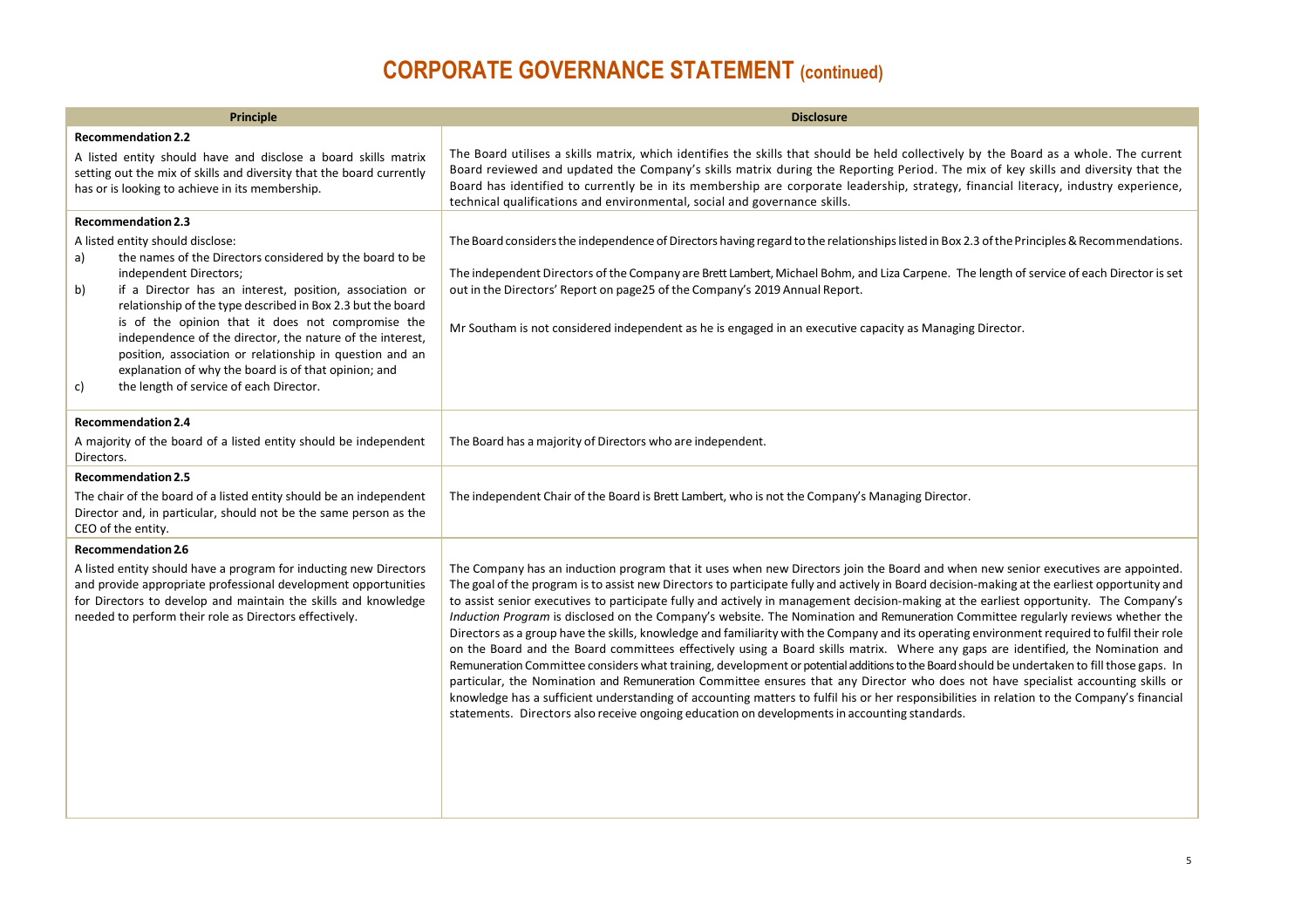| <b>Principle</b>                                                                                                                                                                                                                                                                                                                                                                                                                                                                                                                                                                                                          |                                                                                                                                                                                                                                                                                                                                                                                                                                                                                                                                                                                                                                                                                                                                                                                                                                                                                                                                | <b>Disclosure</b>                                                                                                                                                                                                                                                                                                                                                                                                                                                                                                                                                                                                                                                                                                                                                                                                                                                                                                                                                                                                                                                                                                                                                                                                                                                                                                                                                                                                                                                                                                                                                                                                             |
|---------------------------------------------------------------------------------------------------------------------------------------------------------------------------------------------------------------------------------------------------------------------------------------------------------------------------------------------------------------------------------------------------------------------------------------------------------------------------------------------------------------------------------------------------------------------------------------------------------------------------|--------------------------------------------------------------------------------------------------------------------------------------------------------------------------------------------------------------------------------------------------------------------------------------------------------------------------------------------------------------------------------------------------------------------------------------------------------------------------------------------------------------------------------------------------------------------------------------------------------------------------------------------------------------------------------------------------------------------------------------------------------------------------------------------------------------------------------------------------------------------------------------------------------------------------------|-------------------------------------------------------------------------------------------------------------------------------------------------------------------------------------------------------------------------------------------------------------------------------------------------------------------------------------------------------------------------------------------------------------------------------------------------------------------------------------------------------------------------------------------------------------------------------------------------------------------------------------------------------------------------------------------------------------------------------------------------------------------------------------------------------------------------------------------------------------------------------------------------------------------------------------------------------------------------------------------------------------------------------------------------------------------------------------------------------------------------------------------------------------------------------------------------------------------------------------------------------------------------------------------------------------------------------------------------------------------------------------------------------------------------------------------------------------------------------------------------------------------------------------------------------------------------------------------------------------------------------|
| 3.                                                                                                                                                                                                                                                                                                                                                                                                                                                                                                                                                                                                                        | <b>Act Ethically and Responsibly</b>                                                                                                                                                                                                                                                                                                                                                                                                                                                                                                                                                                                                                                                                                                                                                                                                                                                                                           |                                                                                                                                                                                                                                                                                                                                                                                                                                                                                                                                                                                                                                                                                                                                                                                                                                                                                                                                                                                                                                                                                                                                                                                                                                                                                                                                                                                                                                                                                                                                                                                                                               |
| a)<br>b)                                                                                                                                                                                                                                                                                                                                                                                                                                                                                                                                                                                                                  | Recommendation 3.1<br>A listed entity should:<br>have a code of conduct for its Directors, senior executives<br>and employees; and<br>disclose that code or a summary of it.                                                                                                                                                                                                                                                                                                                                                                                                                                                                                                                                                                                                                                                                                                                                                   | The Company has established a Code of Conduct for its Directors, senior executives and employees, which is disclosed on the Company's<br>website.                                                                                                                                                                                                                                                                                                                                                                                                                                                                                                                                                                                                                                                                                                                                                                                                                                                                                                                                                                                                                                                                                                                                                                                                                                                                                                                                                                                                                                                                             |
| 4.                                                                                                                                                                                                                                                                                                                                                                                                                                                                                                                                                                                                                        | <b>Safeguard Integrity in Corporate Reporting</b>                                                                                                                                                                                                                                                                                                                                                                                                                                                                                                                                                                                                                                                                                                                                                                                                                                                                              |                                                                                                                                                                                                                                                                                                                                                                                                                                                                                                                                                                                                                                                                                                                                                                                                                                                                                                                                                                                                                                                                                                                                                                                                                                                                                                                                                                                                                                                                                                                                                                                                                               |
| a)<br>b)                                                                                                                                                                                                                                                                                                                                                                                                                                                                                                                                                                                                                  | Recommendation 4.1<br>The board of a listed entity should:<br>have an audit committee which:<br>has at least three members, all of whom are non-<br>i.<br>executive Directors and a majority of whom are<br>independent Directors; and<br>is chaired by an independent Director, who is not the<br>ii.<br>chair of the board,<br>and disclose<br>the charter of the committee;<br>iii.<br>the relevant qualifications and experience of the<br>iv.<br>members of the committee; and<br>in relation to each reporting period, the number of<br>v.<br>times the committee met throughout the period and<br>the individual attendances of the members at those<br>meetings; or<br>if it does not have an audit committee, disclose that fact and<br>the process it employs that independently verify and<br>safeguard the integrity of its corporate reporting, including<br>the processes for the appointment and removal of the | During the Reporting Period, the Board had an established Audit Committee. On 15 August 2018, the Board resolved to extend the<br>mandate of the Audit Committee to include risk. The Audit and Risk Committee operates pursuant to a combined Audit and Risk Committee<br>Charter.<br>The current members of the Audit and Risk Committee are Liza Carpene (Chair), Brett Lambert and Michael Bohm, all of whom are independent<br>non-executive Directors. The qualifications and experience of each of the Audit and Risk Committee members is set out in the Directors'<br>Report on pages 25 & 26 of the Company's 2019 Annual Report. The Audit and Risk Committee is currently structured in compliance with<br>Recommendation 4.1.<br>The Company has also established a Procedure for the Selection, Appointment and Rotation of its External Auditor. The Board is<br>responsible for the initial appointment of the external auditor and the appointment of a new external auditor when any vacancy arises.<br>Candidates for the position of external auditor must demonstrate complete independence from the Company through the engagement<br>period. The Board may otherwise select an external auditor based on criteria relevant to the Company's business and circumstances.<br>The performance of the external auditor is reviewed on an annual basis by the Audit and Risk Committee and the Board.<br>Details of Director attendance at Audit and Risk Committee meetings during the Reporting Period are set out in a table in the Directors'<br>Report on page 29 of the Company's 2019 Annual Report. |
|                                                                                                                                                                                                                                                                                                                                                                                                                                                                                                                                                                                                                           | external auditor and the rotation of the audit engagement<br>partner.                                                                                                                                                                                                                                                                                                                                                                                                                                                                                                                                                                                                                                                                                                                                                                                                                                                          |                                                                                                                                                                                                                                                                                                                                                                                                                                                                                                                                                                                                                                                                                                                                                                                                                                                                                                                                                                                                                                                                                                                                                                                                                                                                                                                                                                                                                                                                                                                                                                                                                               |
| Recommendation 4.2<br>The board of a listed entity should, before it approves the entity's<br>financial statements for a financial period, receive from its CEO and<br>CFO a declaration that, in their opinion, the financial records of the<br>entity have been properly maintained and that the financial<br>statements comply with the appropriate accounting standards and<br>give a true and fair view of the financial position and performance<br>of the entity and that the opinion has been formed on the basis of a<br>sound system of risk management and internal control which is<br>operating effectively. |                                                                                                                                                                                                                                                                                                                                                                                                                                                                                                                                                                                                                                                                                                                                                                                                                                                                                                                                | Before the Board approved the Company financial statements for each quarter, the half year ended 31 December 2018 and the full-year<br>ended 30 June 2019, it received from the Managing Director and the Chief Financial Officer a declaration that, in their opinion, the<br>financial records of the Company for the relevant financial period have been properly maintained and that the financial statements for<br>the relevant financial period comply with the appropriate accounting standards and give a true and fair view of the financial position and<br>performance of the Company and the consolidated entity and that the opinion has been formed on the basis of a sound system of risk<br>management and internal control which is operating effectively.                                                                                                                                                                                                                                                                                                                                                                                                                                                                                                                                                                                                                                                                                                                                                                                                                                                  |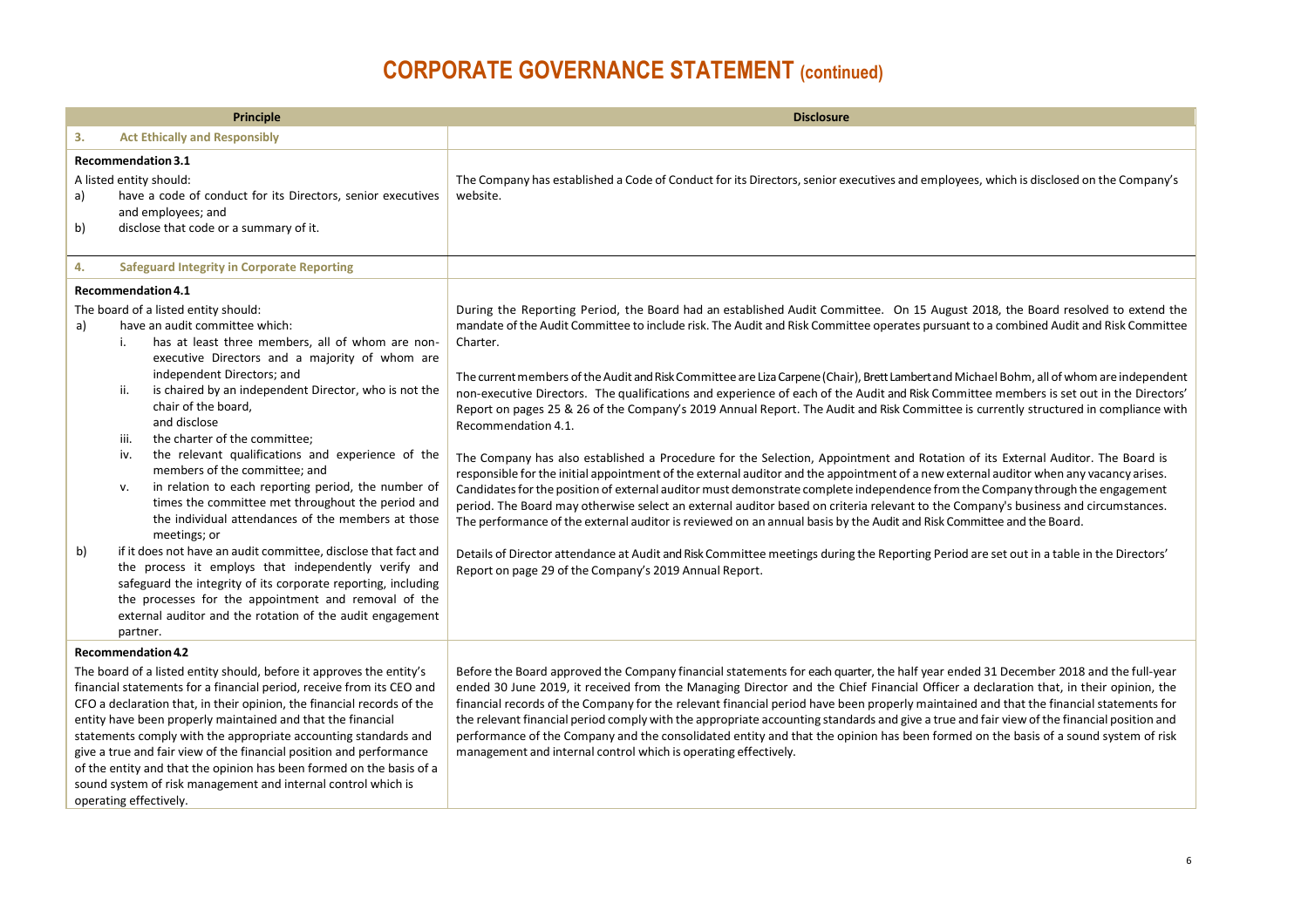| Principle                                                                                                                                                                                                               | <b>Disclosure</b>                                                                                                                                                                                                                                                                                                                                                                                                                                                                                                                                                                                                                                                                                                                                                                                                                                                                                                                                                                                                                                                                                                                                                                                                                                                                                                                                                                                                                                                 |
|-------------------------------------------------------------------------------------------------------------------------------------------------------------------------------------------------------------------------|-------------------------------------------------------------------------------------------------------------------------------------------------------------------------------------------------------------------------------------------------------------------------------------------------------------------------------------------------------------------------------------------------------------------------------------------------------------------------------------------------------------------------------------------------------------------------------------------------------------------------------------------------------------------------------------------------------------------------------------------------------------------------------------------------------------------------------------------------------------------------------------------------------------------------------------------------------------------------------------------------------------------------------------------------------------------------------------------------------------------------------------------------------------------------------------------------------------------------------------------------------------------------------------------------------------------------------------------------------------------------------------------------------------------------------------------------------------------|
| Recommendation 4.3                                                                                                                                                                                                      |                                                                                                                                                                                                                                                                                                                                                                                                                                                                                                                                                                                                                                                                                                                                                                                                                                                                                                                                                                                                                                                                                                                                                                                                                                                                                                                                                                                                                                                                   |
| A listed entity that has an AGM should ensure that its external<br>auditor attends its AGM and is available to answer questions from<br>security holders relevant to the audit.                                         | Under section 250RA of the Corporations Act, the Company's auditor is required to attend the Company's annual general meeting at<br>which the audit report is considered, and must arrange to be represented by a person who is a suitably qualified member of the audit<br>team that conducted the audit and is in a position to answer questions about the audit. Each year, the Company writes to the Company's<br>auditor to inform them of the date of the Company's annual general meeting. In accordance with section 250S of the Corporations Act,<br>at the Company's annual general meeting where the Company's auditor or their representative is at the meeting, the Chair allows a<br>reasonable opportunity for the members as a whole at the meeting to ask the auditor (or its representative) questions relevant to the<br>conduct of the audit; the preparation and content of the auditor's report; the accounting policies adopted by the Company in relation to<br>the preparation of the financial statements; and the independence of the auditor in relation to the conduct of the audit. The Chair also<br>allows a reasonable opportunity for the auditor (or their representative) to answer written questions submitted to the auditor under<br>section 250PA of the Corporations Act.<br>A representative of the Company's auditor PricewaterhouseCoopers, attended the Company's Annual General Meeting held on 7<br>November 2018. |
| <b>Make Timely and Balanced Disclosure</b><br>5.                                                                                                                                                                        |                                                                                                                                                                                                                                                                                                                                                                                                                                                                                                                                                                                                                                                                                                                                                                                                                                                                                                                                                                                                                                                                                                                                                                                                                                                                                                                                                                                                                                                                   |
| Recommendation 5.1<br>A listed entity should:<br>have a written policy for complying with its continuous<br>a)<br>disclosure obligations under the Listing Rules; and<br>disclose that policy or a summary of it.<br>b) | The Company has established written policies and procedures for complying with its continuous disclosure obligations under the ASX Listing<br>Rules. A summary of the Company's Policy on Continuous Disclosure and Compliance Procedures are disclosed on the Company's website.                                                                                                                                                                                                                                                                                                                                                                                                                                                                                                                                                                                                                                                                                                                                                                                                                                                                                                                                                                                                                                                                                                                                                                                 |
| 6.<br><b>Respect the Rights of Security Holders</b>                                                                                                                                                                     |                                                                                                                                                                                                                                                                                                                                                                                                                                                                                                                                                                                                                                                                                                                                                                                                                                                                                                                                                                                                                                                                                                                                                                                                                                                                                                                                                                                                                                                                   |
| <b>Recommendation 6.1</b>                                                                                                                                                                                               |                                                                                                                                                                                                                                                                                                                                                                                                                                                                                                                                                                                                                                                                                                                                                                                                                                                                                                                                                                                                                                                                                                                                                                                                                                                                                                                                                                                                                                                                   |
| A listed entity should provide information about itself and its<br>governance to investors via its website                                                                                                              | The Company provides information about itself and its governance to investors via its website at www.mincor.com.au as set out in its<br>Shareholder Communication and Investor Relations Policy.                                                                                                                                                                                                                                                                                                                                                                                                                                                                                                                                                                                                                                                                                                                                                                                                                                                                                                                                                                                                                                                                                                                                                                                                                                                                  |
| <b>Recommendation 6.2</b>                                                                                                                                                                                               |                                                                                                                                                                                                                                                                                                                                                                                                                                                                                                                                                                                                                                                                                                                                                                                                                                                                                                                                                                                                                                                                                                                                                                                                                                                                                                                                                                                                                                                                   |
| A listed entity should design and implement an investor relations<br>program to facilitate effective two-way communication with<br>investors.                                                                           | The Company has designed and implemented an investor relations program to facilitate effective two-way communication with investors.<br>The program is set out in the Company's Shareholder Communication and Investor Relations Policy.                                                                                                                                                                                                                                                                                                                                                                                                                                                                                                                                                                                                                                                                                                                                                                                                                                                                                                                                                                                                                                                                                                                                                                                                                          |
| <b>Recommendation 6.3</b>                                                                                                                                                                                               |                                                                                                                                                                                                                                                                                                                                                                                                                                                                                                                                                                                                                                                                                                                                                                                                                                                                                                                                                                                                                                                                                                                                                                                                                                                                                                                                                                                                                                                                   |
| A listed entity should disclose the policies and processes it has in<br>place to facilitate and encourage participation at meetings of<br>security holders.                                                             | The Company has in place a Shareholder Communication and Investor Relations Policy which outlines the policies and processes that it has<br>in place to facilitate and encourage participation at meetings of shareholders.                                                                                                                                                                                                                                                                                                                                                                                                                                                                                                                                                                                                                                                                                                                                                                                                                                                                                                                                                                                                                                                                                                                                                                                                                                       |
| Recommendation 64                                                                                                                                                                                                       |                                                                                                                                                                                                                                                                                                                                                                                                                                                                                                                                                                                                                                                                                                                                                                                                                                                                                                                                                                                                                                                                                                                                                                                                                                                                                                                                                                                                                                                                   |
| A listed entity should give security holders the option to receive<br>communications from, and send communications to, the entity<br>and its security registry electronically.                                          | Shareholders are given the option to receive communications from the Company and its share registry, Computershare Investor Services,<br>electronically. This option is presented to each shareholder in writing upon joining the register for the first time. Thereafter shareholders<br>are able to change their option on-line by visiting the registrar's website. In addition, the Company presents all ASX announcements and<br>financial reports and Company presentations on its website. The Company further publishes an email address on its website for the<br>benefit of shareholders and other stakeholders wishing to contact the Company in this fashion.                                                                                                                                                                                                                                                                                                                                                                                                                                                                                                                                                                                                                                                                                                                                                                                         |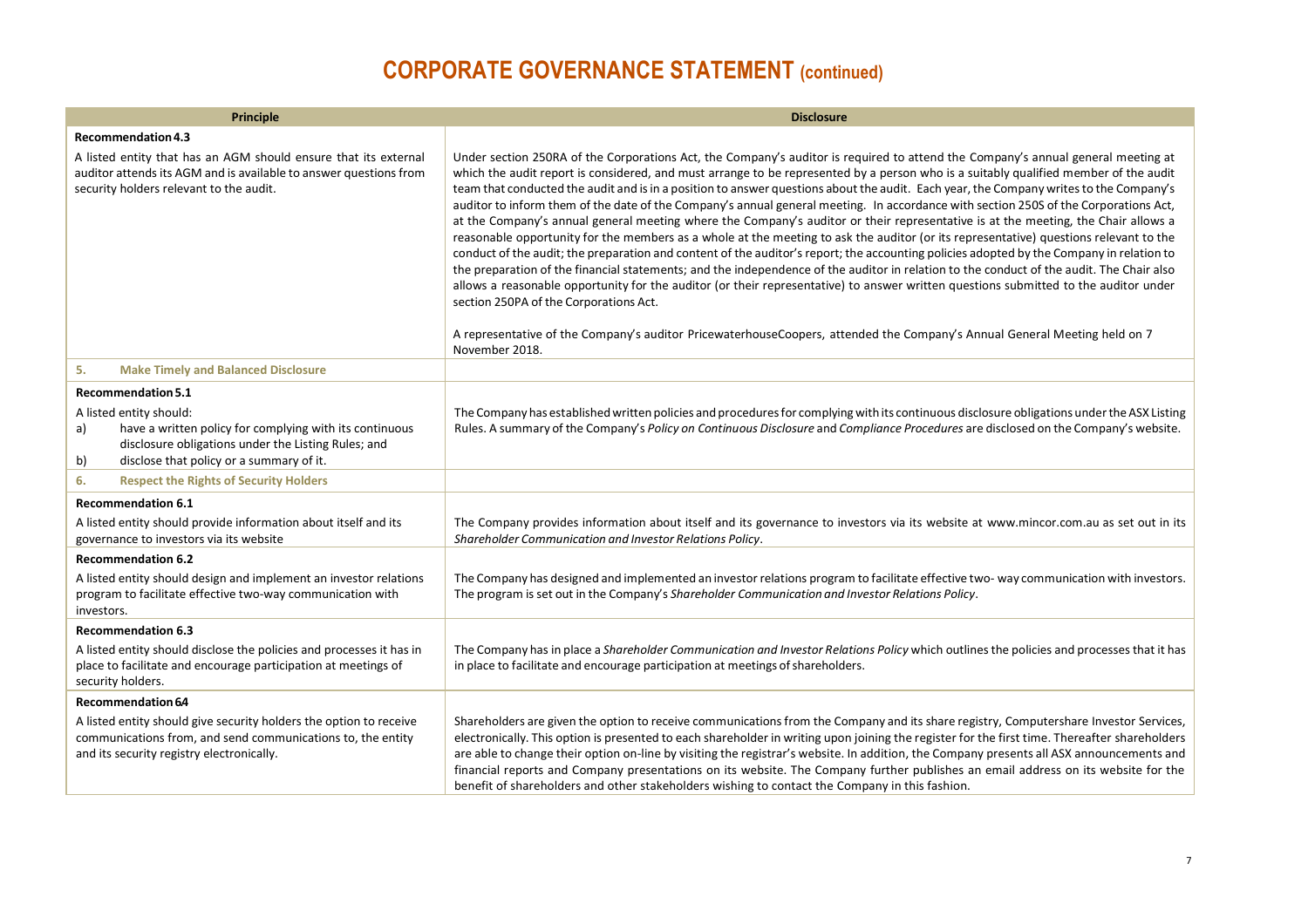| <b>Recognise and Manage Risk</b><br>7.                                                                                                                                                                                                                                                                                                                                                                                                                                                                                                                                                                                                                                                   |                                                                                                                                                                                                                                                                                                                                                                                                                                                                                                                                                                                                                                                                                                                              |
|------------------------------------------------------------------------------------------------------------------------------------------------------------------------------------------------------------------------------------------------------------------------------------------------------------------------------------------------------------------------------------------------------------------------------------------------------------------------------------------------------------------------------------------------------------------------------------------------------------------------------------------------------------------------------------------|------------------------------------------------------------------------------------------------------------------------------------------------------------------------------------------------------------------------------------------------------------------------------------------------------------------------------------------------------------------------------------------------------------------------------------------------------------------------------------------------------------------------------------------------------------------------------------------------------------------------------------------------------------------------------------------------------------------------------|
|                                                                                                                                                                                                                                                                                                                                                                                                                                                                                                                                                                                                                                                                                          |                                                                                                                                                                                                                                                                                                                                                                                                                                                                                                                                                                                                                                                                                                                              |
| <b>Recommendation 7.1</b>                                                                                                                                                                                                                                                                                                                                                                                                                                                                                                                                                                                                                                                                |                                                                                                                                                                                                                                                                                                                                                                                                                                                                                                                                                                                                                                                                                                                              |
| The board of a listed entity should:<br>have a committee or committees to oversee risk, each of<br>a)<br>which:<br>has at least three members, a majority of whom are<br>i.<br>independent Directors; and<br>is chaired by an independent Director;<br>ii.<br>and disclose:<br>the charter of the committee<br>iii.<br>the members of the committee; and<br>iv.<br>as at the end of each reporting period, the number<br>v.<br>of times the committee met throughout the period<br>and the individual attendances of the members at<br>those meetings; or<br>if it does not have a risk committee or committees that<br>b)<br>satisfy (a) above, disclose that fact and the processes it | Until 15 August 2018, the Board had not established a separate Risk Committee on the basis that, given the size and composition of the<br>Board, the Board believed that there would be no efficiencies gained by establishing a separate Risk Committee. Accordingly, the full<br>Board performed the role of Risk Committee in accordance with a Risk Committee Charter.<br>On 15 August 2018, the Board resolved to extend the mandate of the Audit Committee to include risk. For the remainder of the<br>Reporting Period, the Audit and Risk Committee operated pursuant to a combined Audit and Risk Committee Charter.<br>The Audit and Risk Committee is currently structured in compliance with Recommendation7.1. |
| employs for overseeing the entity's risk management<br>framework.                                                                                                                                                                                                                                                                                                                                                                                                                                                                                                                                                                                                                        |                                                                                                                                                                                                                                                                                                                                                                                                                                                                                                                                                                                                                                                                                                                              |
| <b>Recommendation 7.2</b>                                                                                                                                                                                                                                                                                                                                                                                                                                                                                                                                                                                                                                                                |                                                                                                                                                                                                                                                                                                                                                                                                                                                                                                                                                                                                                                                                                                                              |
| The board or a committee of the board should:<br>review the entity's risk management framework at least<br>a)<br>annually to satisfy itself that it continues to be sound; and<br>disclose, in relation to each reporting period, whether such<br>b)<br>a review has taken place.                                                                                                                                                                                                                                                                                                                                                                                                        | The Audit and Risk Committee reviews the Company's ongoing risk management and risk registers as a standing action item at each quarterly<br>Committee meeting. The Board as a whole reviews the Company's risk management framework at least annually to satisfy itself that it<br>continues to be sound, to determine whether there have been any changes in the material business risks the Company faces and to<br>ensure that the Company is operating within the risk appetite set by the Board. The Board carried out these reviews during the Reporting<br>Period.                                                                                                                                                   |
| <b>Recommendation 7.3</b>                                                                                                                                                                                                                                                                                                                                                                                                                                                                                                                                                                                                                                                                |                                                                                                                                                                                                                                                                                                                                                                                                                                                                                                                                                                                                                                                                                                                              |
| A listed entity should disclose;<br>if it has an internal audit function, how the function is<br>a)<br>structured and what role it performs; or<br>if it does not have an internal audit function, that fact and<br>b)<br>the processes it employs for evaluating and continually<br>improving the effectiveness of its risk management and<br>internal control processes.                                                                                                                                                                                                                                                                                                               | The Company does not have an internal audit function. External consultants are appointed where necessary to provide expert technical<br>or specialist assistance. The Audit and Risk Committee review policies and procedures developed by Management on a regular basis, and<br>refer material policies to the Board for approval. To evaluate and continually improve the effectiveness of the Company's risk<br>management and internal control processes, the Board relies on ongoing reporting and discussion of the management of material<br>business risks as outlined in the Company's Risk Management Policy.                                                                                                      |
| <b>Recommendation 7.4</b>                                                                                                                                                                                                                                                                                                                                                                                                                                                                                                                                                                                                                                                                |                                                                                                                                                                                                                                                                                                                                                                                                                                                                                                                                                                                                                                                                                                                              |
| A listed entity should disclose whether it has any material exposure<br>to economic, environmental and social sustainability risks and, if it<br>does, how it manages or intends to manage those risks.                                                                                                                                                                                                                                                                                                                                                                                                                                                                                  | As an exploration entity, the Company's ability to fund its exploration activities relies on its existing cash resources and its ability to<br>raise additional capital as and when it may be required. The Company manages these material risks through the tight fiscal<br>management which emanates from Company's internal control processes and the risk management framework established by the<br>Board. In addition, the Company maintains a close working relationship with its shareholders and the financial markets.<br>The Company does not have any material exposure to environmental and social sustainability risks.                                                                                        |